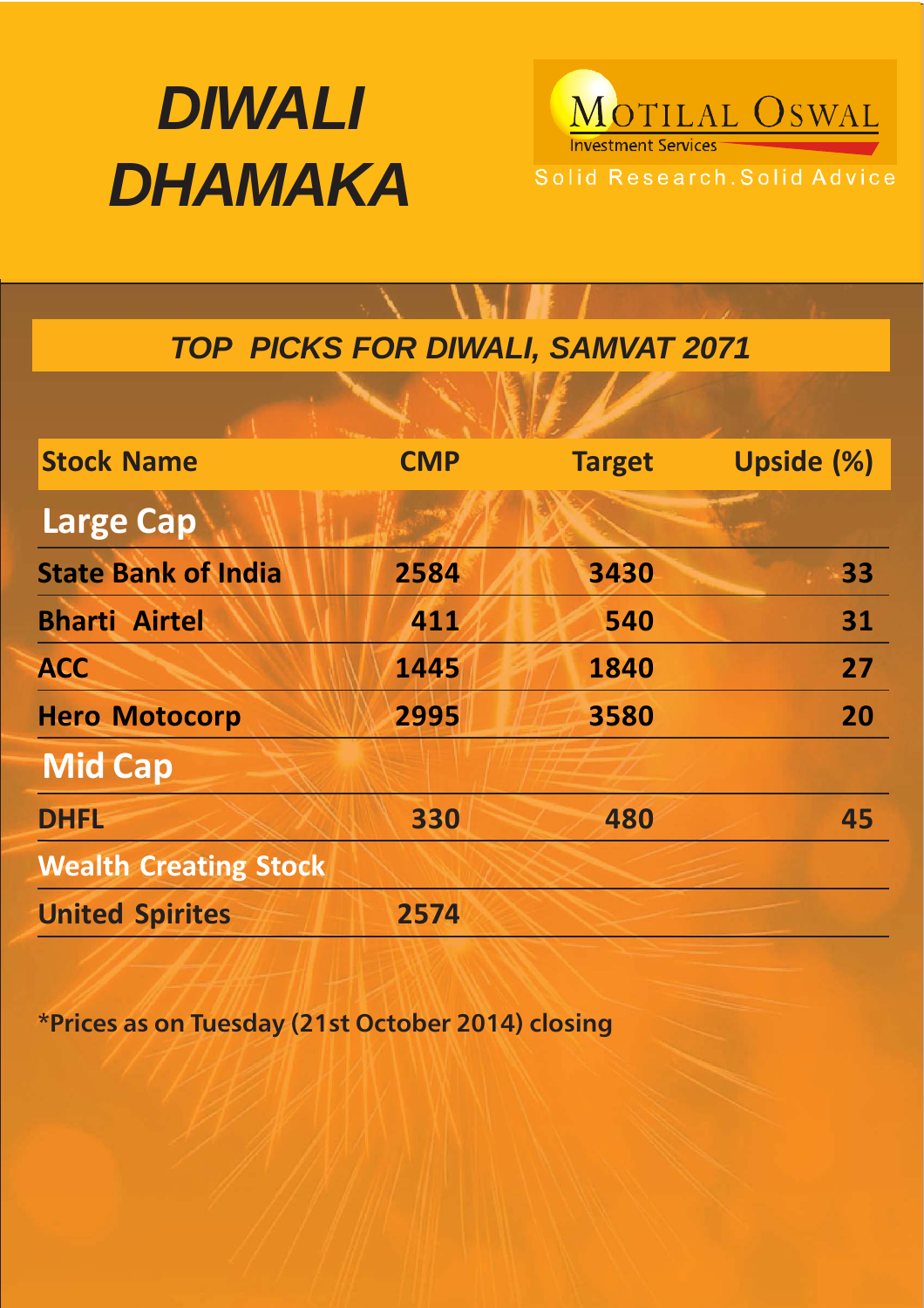# **NIFTY : 7928 SENSEX : 26576**



Samvat 2070 was a good year for Indian equities with bulls back to the fore. A change of guard at the Centre with a thumping majority for Mr. Modi saw the investors rerate equities. Despite the stability in the Rupee, exporters (IT and Pharma) outperformed; while Metal, PSUs, and Infrastructure underperformed.

MOTILAL OSWAL

Solid Research, Solid Advice

### **Opportunities:**

- Return of the 15-20% Sensex EPS growth period
- Lower commodity prices and lower inflation

### **Concerns:**

- Slowdown of the global economy (especially EU & China)
- USD as a safe haven and hence FII selling in emerging markets

*Wish you all a Happy Diwali and a Prosperous New Year!!*

We believe that earnings growth trajectory is now firmly set for a 20% CAGR over FY14-FY18E and this should lead to higher valuations. Reforms will be a key factor to sustain positive sentiments. We are positive on Telecom, Automobiles and Banking and Finance. Following is the list of our preferred picks for Samvat 2071.

### **TOP PICKS FOR DIWALI, SAMVAT 2071**

| <b>Stock Name</b>            | CMP* | <b>Target</b> | Upside (%) |
|------------------------------|------|---------------|------------|
| Large Cap                    |      |               |            |
| State Bank of India          | 2584 | 3430          | 33         |
| Bharti Airtel                | 411  | 540           | 31         |
| Hero Motocorp                | 2995 | 3580          | 20         |
| ACC                          | 1445 | 1840          | 27         |
| <b>Mid Cap</b>               |      |               |            |
| <b>DHFL</b>                  | 330  | 480           | 45         |
| <b>Wealth Creating Stock</b> |      |               |            |
| <b>United Spirites</b>       | 2574 |               |            |

\*\* \*Prices as on Tuesday (21st October 2014) closing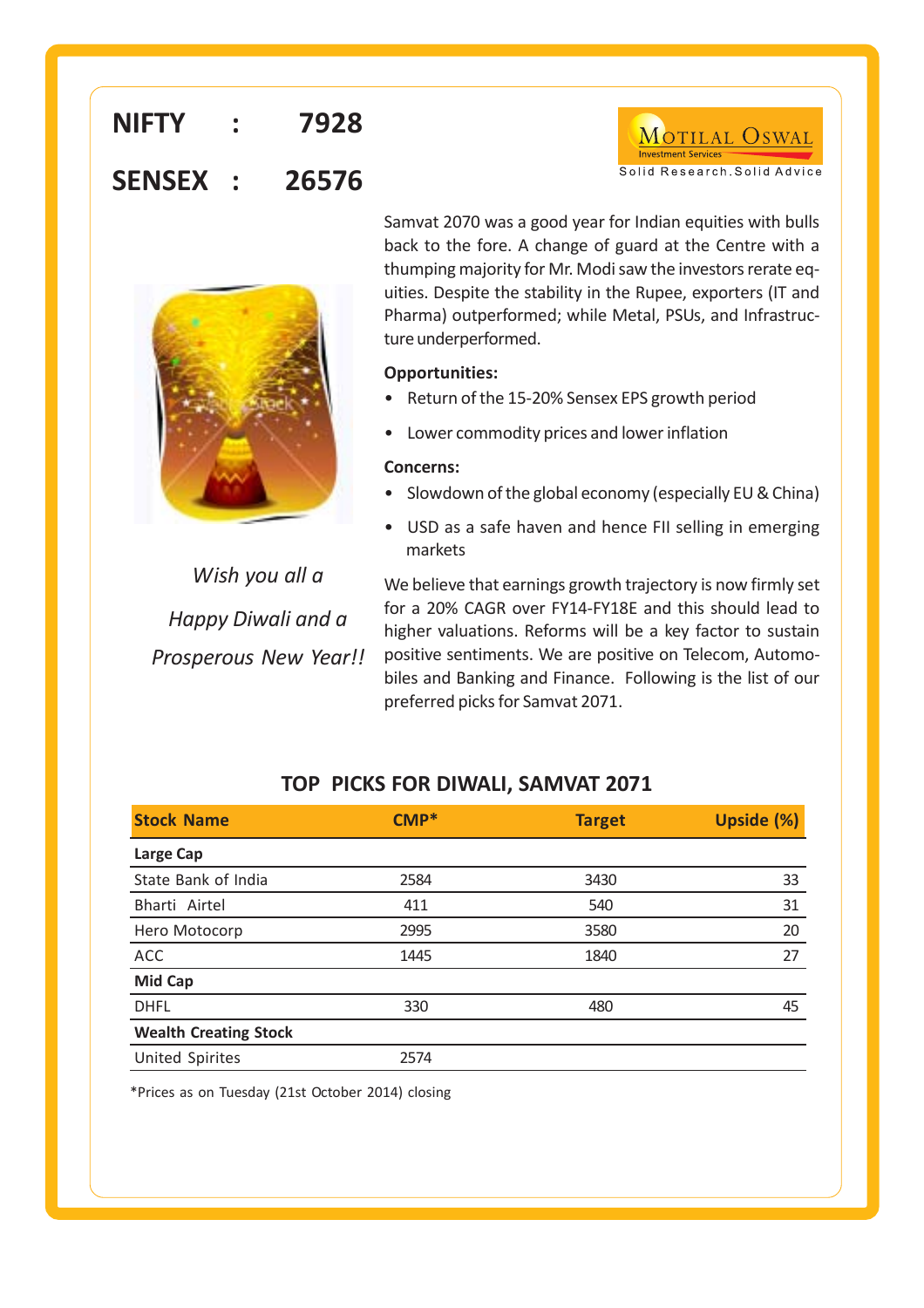

# **State Bank of India**

| <b>Banking</b> |  |
|----------------|--|
|                |  |

| <b>CMP</b><br>Target | 2584<br>3430 | SBI is highly levered to macro-economic conditions and improve-<br>ment in investment climate and interest rates would assuage<br>asset quality fears.                                                                                                                                                                                                                                                                                                                          |
|----------------------|--------------|---------------------------------------------------------------------------------------------------------------------------------------------------------------------------------------------------------------------------------------------------------------------------------------------------------------------------------------------------------------------------------------------------------------------------------------------------------------------------------|
| Mkt. Cap.(Cr.)       | 1,92,955     | • SBI remains our preferred pick to play recovery in Indian economy                                                                                                                                                                                                                                                                                                                                                                                                             |
| 52 Weeks High        | 2,833        | with a) least NSL of 6.2%, b) strong CET1 of 9.8% and c) improving<br>return ratio.                                                                                                                                                                                                                                                                                                                                                                                             |
| 52 Weeks Low         | 1,455        | • Pick up in fees, strong control over opex and stable margins are<br>encouraging. Structural changes effected top management will<br>help to drive fee income growth and keep control over opex<br>which in turn should lead to healthy core PPP CAGR of 24% over<br>FY14-17.<br>• We expect earnings CAGR of 34% over FY14-17 and RoA is ex-<br>pected to improve to 0.9-1% over FY15/17 as compared 0.6% in<br>FY14. With the increase in leverage we expect ROEs to improve |
|                      |              | to 15%/17% by FY16/17 vs 11% in FY14.                                                                                                                                                                                                                                                                                                                                                                                                                                           |

○○○○○○○○○○○○○○○○○○○○○○○○○○○ ○○○○○○○○○○○○○○○○○○○○○○○○○○○○○○○○

• The stock trades at 1.1x FY16 Consol BV of INR2,347.



- $\checkmark$  The sharp reversal of trend in the early 2014 exhibits Impulse wave characteristics, indicating a fresh bullish structure
- $\checkmark$  The consolidation on the medium term charts is about to mature & multiple bullish patterns near 2350 (consolidation support) warrants a firm base for the next impending up move
- $\checkmark$  We recommend it as a portfolio buy with a stop at 2250 for an initial target of 3000 followed by an eventual target upto 3430.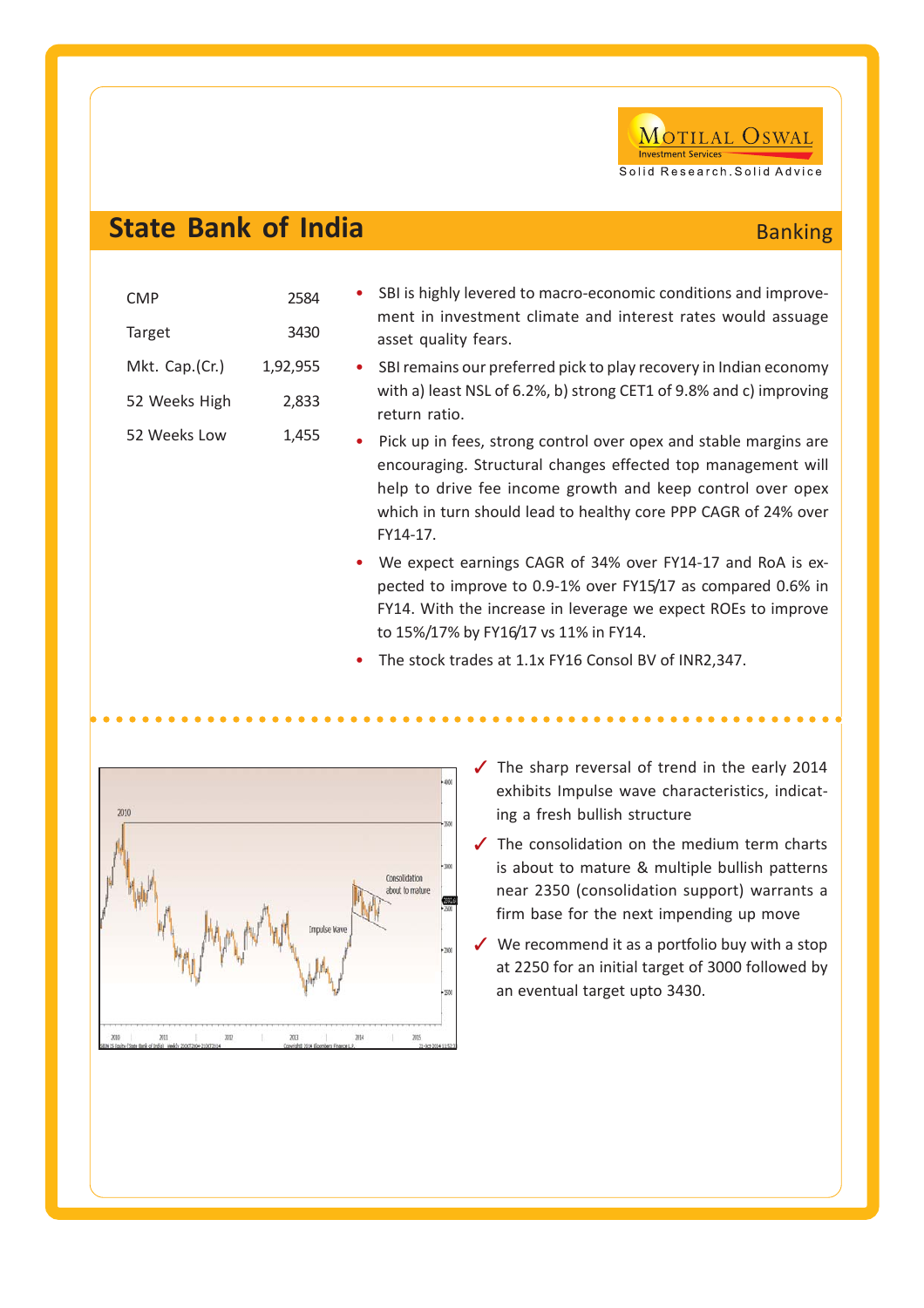### **Bharti Airtel** Telecom

| CMP            | 411      |
|----------------|----------|
| Target         | 540      |
| Mkt. Cap.(Cr.) | 1,64,233 |
| 52 Weeks High  | 420      |
| 52 Weeks Low   | 282      |
|                |          |

- The largest "Mobile" company in India with a subscriber base of 19.3cr - 95% of whom pay money upfront to use the "AIRTEL" branded services. Bharti, also, offers Satellite-TV services in India under the AIRTEL brand with 85 Lakh subscribers to the DTH services.
- While voice traffic in India is slowing down, data is picking up with more than 100% growth in the last quarter. This growth is expected to sustain and will be a key driver of earnings for the next 2-3 years.
- Bharti, also, owns a network in Africa with 1/3rd of its revenues now coming in from non-India locations. Africa in terms of telecom services is where India was probably 5-8 year ago with a penetration of 56%.
- With consolidated Revenues of INR857B, EBITDA of INR277cr and Free Cash flow of >INR100B, Bharti is in a position to easily repay its debt of ~INR60,000cr taken for the Africa acquisition.
- We expect tripling of profits for Bharti Airtel over FY14-17 driven by 13% EBITDA CAGR for Bharti. Reduction of debt is likely to shift Enterprise Value towards equity holders.

○○○○○○○○○○○○○○○○○○○○○○○○○○○ ○○○○○○○○○○○○○○○○○○○○○○○○○○○○○○○○



- $\checkmark$  Telecom sector has been underperforming since past 7 years. The long term chart is now indicting a secular up move
- $\sqrt{\phantom{a}}$  On the medium term scale Bharti Airtel continues its momentum post breaking out from a brief consolidation
- $\checkmark$  The stock has maintained its bullish structure on the medium term scale & seems heading towards its life highs. The reward to risk is still favorable to add fresh longs. Hence we recommend a buy for a target up to 540

MOTILAL OSWAL

Solid Research, Solid Advice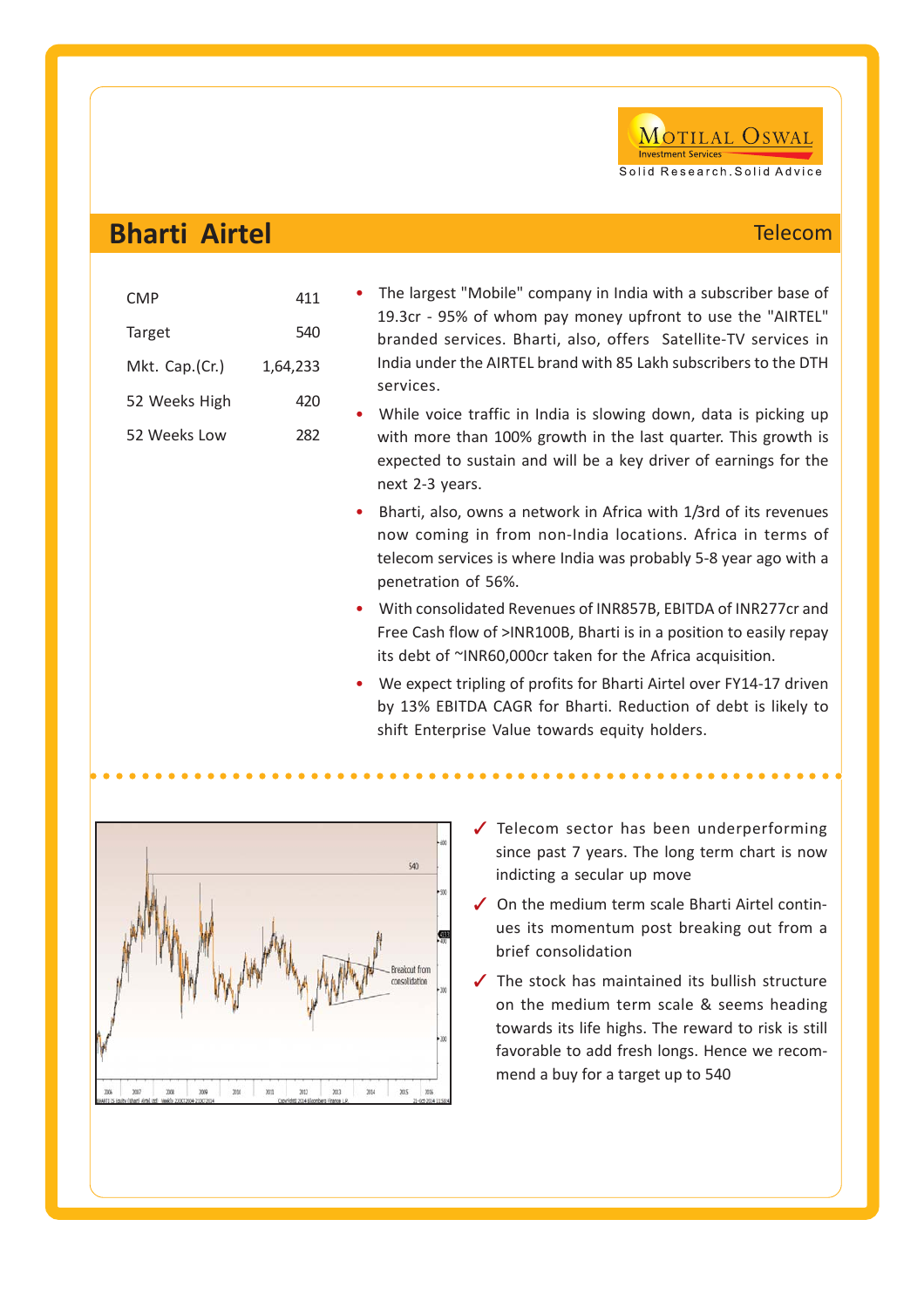

| <b>ACC</b> | <b>Cement</b> |
|------------|---------------|
|            |               |

| <b>CMP</b>     | 1445   | ACC, part of Holcim group, is the largest standalone cement com-                                                                                                                                         |
|----------------|--------|----------------------------------------------------------------------------------------------------------------------------------------------------------------------------------------------------------|
| Target         | 1840   | pany in India with total capacity of 30.7m ton. It has pan-India<br>presence with 16 plants. It is the oldest player in the Indian ce-                                                                   |
| Mkt. Cap.(Cr.) | 27,129 | ment industry with ~10% market share.                                                                                                                                                                    |
| 52 Weeks High  | 1570   | Our outlook for the cement industry is extremely bullish. We<br>expect capacity utilization to move up from ~70% in FY 14 to 85-                                                                         |
| 52 Weeks Low   | 971    | 90% in FY17, with capacity addition likely to be around 50-60 mn<br>tonnes.                                                                                                                              |
|                |        | Cost escalation in the transportation and power & fuel compo-<br>$\bullet$<br>nents (36% of revenues) should be subdued if not negative given<br>lowering of diesel prices, leading to margin expansion. |
|                |        | • As a result of operating leverage, we expect 38% CAGR in earn-<br>ings over CY13-CY16E on 15% revenue growth.                                                                                          |
|                |        | ACC's free-cash flow over CY14-CY17E will be INR45B, which will<br>$\bullet$<br>be paid out to shareholders (INR26B payout over 3 years).                                                                |
|                |        | The stock trades at a EV/Ton of USD122 - a discount to current<br>replacement cost.                                                                                                                      |

○○○○○○○○○○○○○○○○○○○○○○○○○○○ ○○○○○○○○○○○○○○○○○○○○○○○○○○○○○○○○



- $\checkmark$  The stock has been trending up post breaking out from its downward trend with high momentum. Since then it has maintained its higher top higher bottom structure on the weekly scale
- $\checkmark$  Multiple continuation pattern formations at important junctures augur well for the continuity of the existing upsurge which could propel the stock into a new orbit
- $\checkmark$  The recent pullback provides a good opportunity to accumulate the stock for a target upto 1840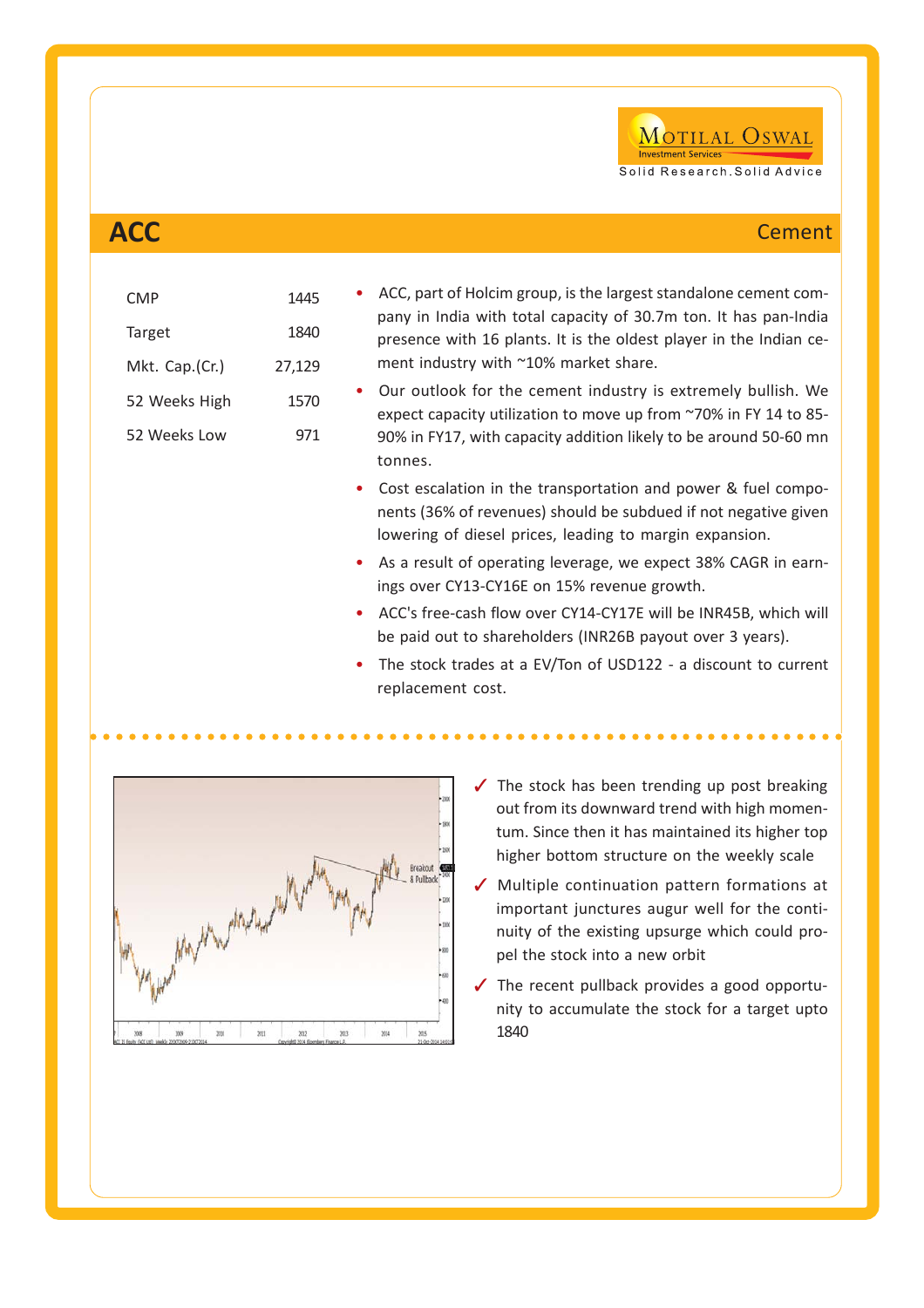

### **Hero Motocorp**

| Automobile |  |  |
|------------|--|--|
|            |  |  |
|            |  |  |
|            |  |  |

| CMP            | 2995   |
|----------------|--------|
| Target         | 3580   |
| Mkt. Cap.(Cr.) | 59.808 |
| 52 Weeks High  | 3080   |
| 52 Weeks Low   | 1907   |
|                |        |

- Hero MotoCorp (HMCL), erstwhile JV between Honda Corporation Japan and the Munjal family, is the leader in domestic motorcycle market with ~44% share, benefiting from a strong dealership network and high penetration in the rural areas (~45% of sales) as well.
- Post split from Honda, Hero MotoCorp is free to tap global opportunity in 2W. The company plans to raise export to 10% of revevenues by 2010.
- For the domestic business demand drivers are in place, driven by increasing penetration in rural markets and replacement demand from uer rban markets. HMCL is embarking on a favorable product life cycle, with two promising new launches in FY15 (110cc Scooter, 250cc premium motorcycle). We expect 12.6% volume CAGR over FY14-17E (v/s FY12-14 flat volumes) on industry recovery and new launches.
- We estimate EPS growth of 28% over FY14-FY17E driven by volume growth and zero royalty payments. The stock trades at 16.1xFY16E EPS of INR185.6.

○○○○○○○○○○○○○○○○○○○○○○○○○○○ ○○○○○○○○○○○○○○○○○○○○○○○○○○○○○○○○



- $\checkmark$  Auto has been one of the strong outperforming sectors in the current leg of the bull run
- Secular uptrend on the long term scale  $&$  the breakout from the channel pattern indicates the bullish momentum to continue for Hero Moto Corp
- $\checkmark$  The pattern is indicating an up move till 3580 with a firm base placed around 2550.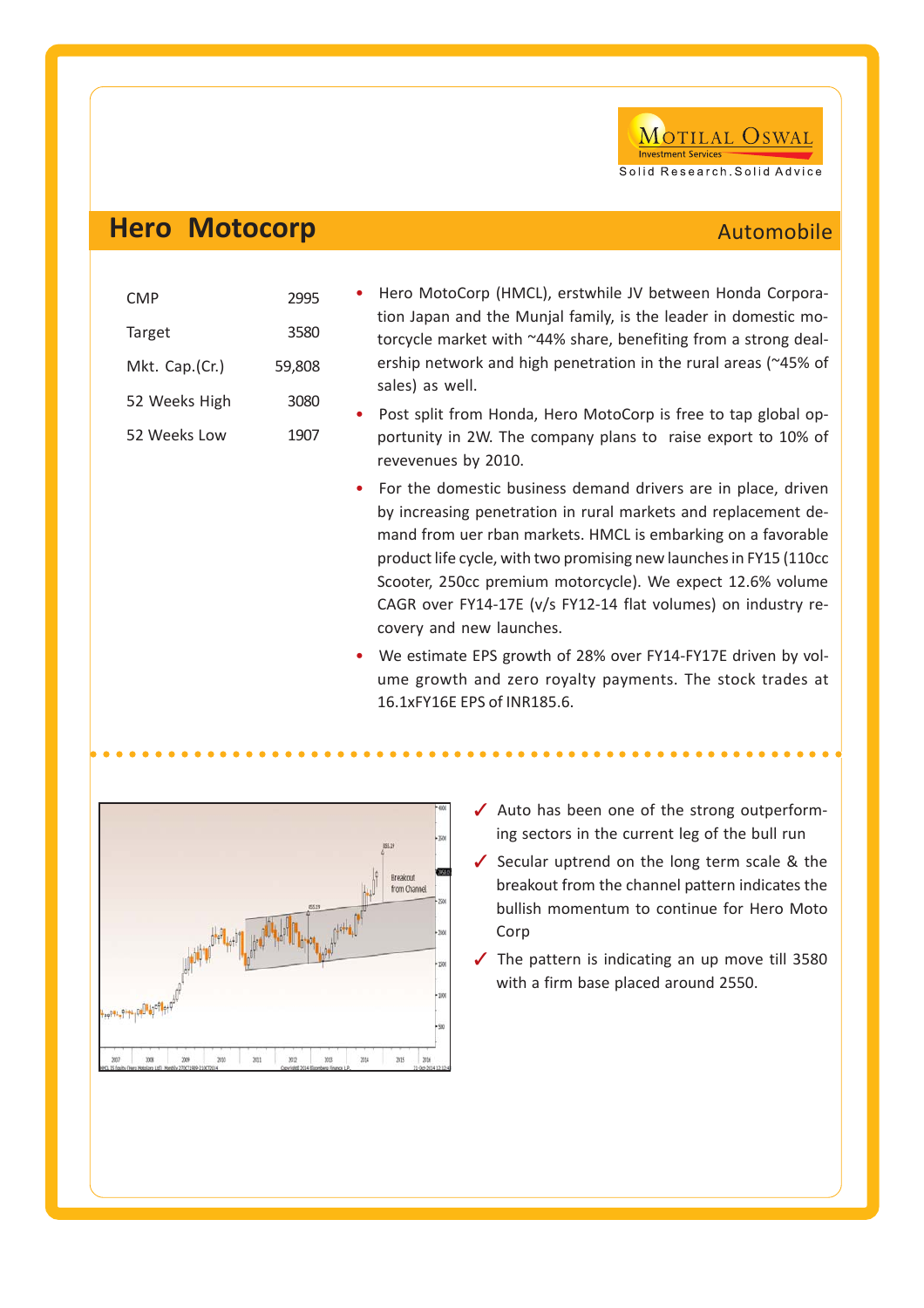MOTILAL OSWAL **Investment Service** Solid Research. Solid Advice

## **DHFL** NBFC



- $\checkmark$  On the weekly scale the stock breached from a rounding formation with a significant price up move
- $\checkmark$  The recent pullback & consolidation augurs well for the continuity of the bullish trend & provides a good opportunity to add longs for a pattern target upto 480
- $\checkmark$  The recent price development would be void incase the stock slips below 260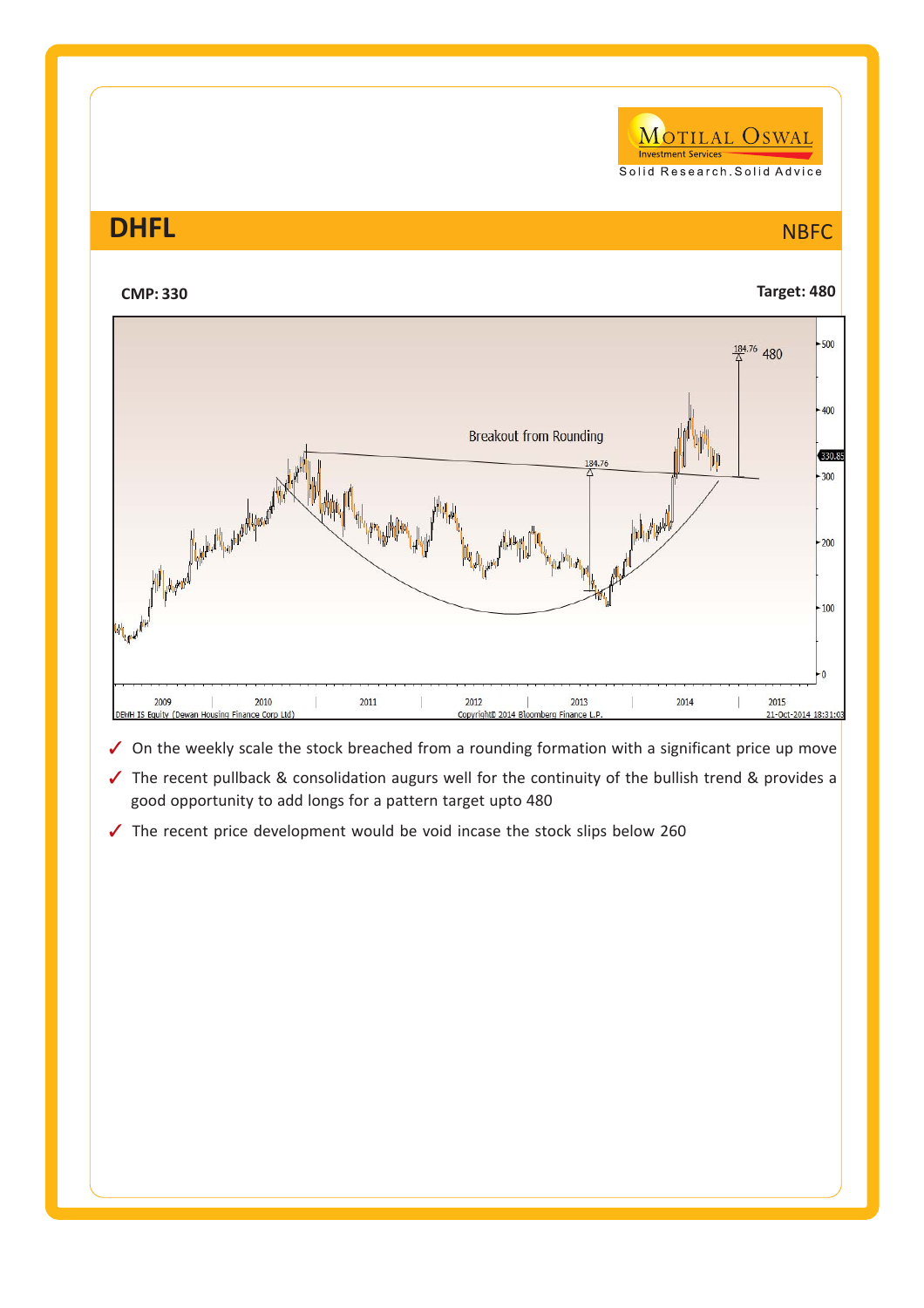## **United Spirites** FMCG

| CMP            | 2574   |
|----------------|--------|
| Mkt. Cap.(Cr.) | 37,474 |
| 52 Weeks High  | 2940   |
| 52 Weeks Low   | 2226   |

- United Spirits is the leading IMFL player, with 41% market share by volume (Exhibit 1 & 2) and 22 millionaire brands. It services 64,000 outlets across India and 98% of the on-and-off-premises network. It has manufacturing and bottling presence in all states, with 40 owned plants and 42 contract tie-ups.
- The company is currently cleaning up its balance sheet and offers an attractive entry opportunity for long term wealth creation.
- The company is best placed to gain from volume growth in the IMFL market (Exhibit 3) due to (1) strong demographics push, (2) high entry barriers, (3) wide product range and (4) a strong distribution network. We expect 6-7% volume growth in the next few years.
- Mix improvement post Diageo deal is likely to enable strong realization growth in an environment in which pricing power is constrained. Premiumization of portfolio will lead to higher margins. The business has robust long term potential whereby we foresee exponential rise in EBITDA margins over the next decade thereby unleashing the true potential of this FMCG giant.



| <b>Exhibit 3:</b> |  |  |
|-------------------|--|--|
|                   |  |  |

| INR m                    | 2013  | 2014    | 2015E   | 2016E   | 2017E   | <b>CAGR</b> |
|--------------------------|-------|---------|---------|---------|---------|-------------|
| <b>Spirits</b>           | 994.7 | 1.110.3 | 1.227.2 | 1,345.8 | 1,463.7 | 12.5        |
| <b>Brandy and Cognac</b> | 164.2 | 185.8   | 207.8   | 229.7   | 250.5   | 13.7        |
| Rum                      | 115.1 | 125.0   | 134.6   | 144.4   | 154.8   | 9.7         |
| Whiskies                 | 666.9 | 745.1   | 824.2   | 904.6   | 984.7   | 13.3        |
| Gin                      | 6.9   | 6.8     | 6.7     | 6.7     | 6.6     | 3.3         |
| Vodka                    | 41.5  | 47.5    | 53.8    | 60.4    | 67.1    | 25.0        |

MOTILAL OSWAL

Solid Research, Solid Advice

**Investment Services**